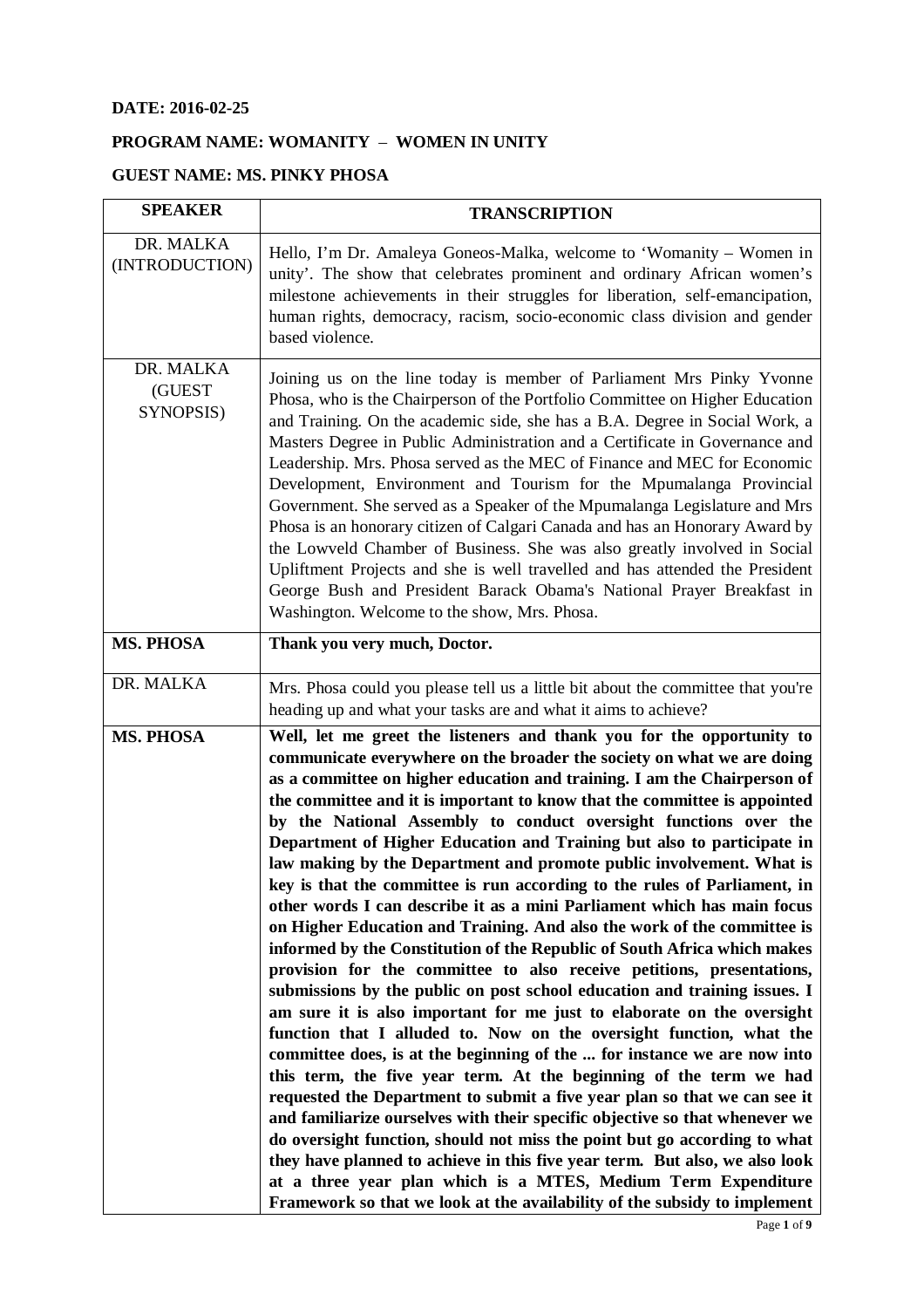|                  | within the three year period which gets revised on an annual basis and we<br>also look at the beginning of every financial year, we look at the APT,<br>Annual Performance Plan, plans of the Department to check on what is it<br>that they have planned, and what are their strategic objectives and the<br>budget heed to that plan because there is no way in which a plan can be<br>put in place without a budget. After looking at all those, the Committee<br>will then use that information as an instrument to measure performance<br>of the Department. Now the Department has got four programmes, it has<br>got the administration, which is standard practice with any organisation<br>but then it has got a programme on the universities, it has got  I'm<br>talking about 26 universities with different campuses. It has got a<br>programme on the TVET Colleges which is their Technical and<br>Vocational Training and Education Colleges. It also has got a programme<br>on Setas. Now the TVET Colleges are still teaching at colleges with<br>different, plus minus 200 campuses and then the Setas, they've got 21<br>Setas, these are sectors that are supposed to assist with Skills Development<br>and there is also a Skills Development Programme which focuses mainly<br>on the scarce skills that have been identified in the Republic of South<br>Africa and in the scarce skills they lead to the implementation of the<br>National Development Plan by 2040 so that is the blueprint that is guiding<br>all of us. |
|------------------|-----------------------------------------------------------------------------------------------------------------------------------------------------------------------------------------------------------------------------------------------------------------------------------------------------------------------------------------------------------------------------------------------------------------------------------------------------------------------------------------------------------------------------------------------------------------------------------------------------------------------------------------------------------------------------------------------------------------------------------------------------------------------------------------------------------------------------------------------------------------------------------------------------------------------------------------------------------------------------------------------------------------------------------------------------------------------------------------------------------------------------------------------------------------------------------------------------------------------------------------------------------------------------------------------------------------------------------------------------------------------------------------------------------------------------------------------------------------------------------------------------------------------------------------------------|
| DR. MALKA        | The Governance element that you mentioned is such a critical role because we<br>absolutely need to ensure that strategies are adhered to and monitored and that<br>we see that progress happening and given the task of the Portfolio it really is<br>quite incredible on the different aspects that you look after. So from an<br>administration point of view, from a university point of view the TVET<br>Colleges the Setas, in essence you are the custodians of all the postgraduate<br>education that we have in the country. Mrs. Phosa, higher education and<br>training plays a vital role in the economy to building up skilled individuals<br>which then go on hopefully to make meaningful contributions to society and<br>one challenge in the world that we live in today is that it's rapidly developing,<br>we don't really have sufficient time to revise or update our education curricula<br>to keep pace with this type of change. How do you think we can develop our<br>capabilities for the future to overcome this type of gap?                                                                                                                                                                                                                                                                                                                                                                                                                                                                                            |
| <b>MS. PHOSA</b> | Doctor, I fully agree that education is at the centre of development and<br>I'm not only talking about development of the country but of an inclusive<br>economic development, that is aimed at reducing poverty but also creating<br>jobs so that all the unemployed can be absorbed and be able to work and<br>make a contribution also towards the development of the economy. You<br>are correct to say this world is moving very fast, how are we going to be<br>able to adjust the current dynamics so that we catch up with this and we<br>become relevant. Now what is key in for instance in South Africa, we have<br>had a summit whereby all the stakeholders including the Vice-<br>Chancellors, including the student representatives of all the universities<br>and some coming from the TVET Colleges and then other key<br>stakeholders like your Council of Higher Education, SAQA South African<br>Qualifications body, all of these stakeholders came together to talk about<br>transformation. We have resolutions that were taken in that conference<br>and the department is working a programme of action to implement what<br>was key, coming from that was also this radicalisation of transformation<br>but also radical valuation of change of the curriculum so that it is relevant                                                                                                                                                                                                                                     |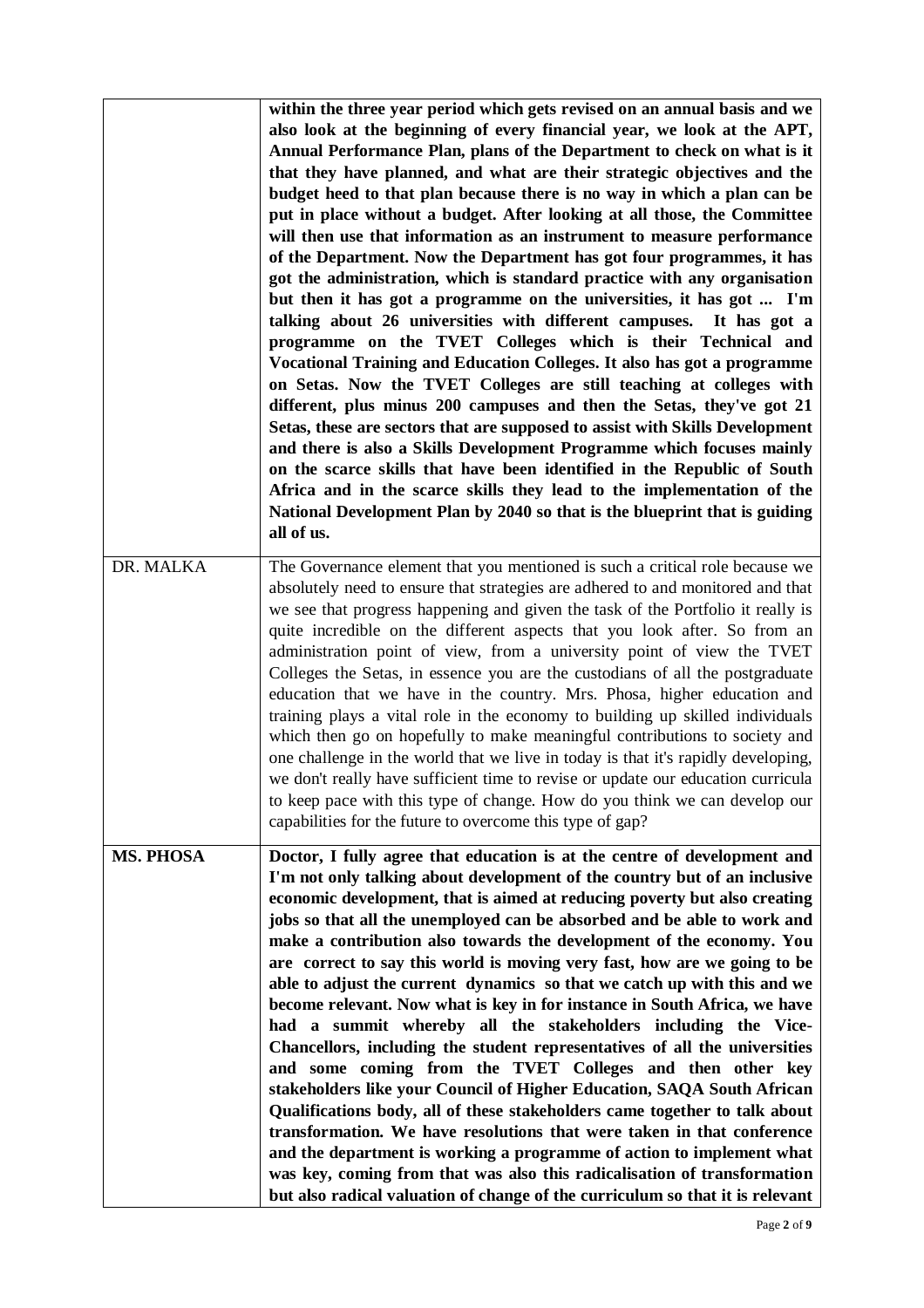|                  | to today's life.                                                                                                                                                                                                                                                                                                                                                                                                                                                                                                                                                                                                                                                                                                                                                                                                                                                                                                                                                                                                                                                                                                                                                                                                                                                                                                                                                                                                                                                                                                                                                                                                                                                                                                                                                                                                                                                                                                                                                                                                                                                                                                                                                                                                                                                  |
|------------------|-------------------------------------------------------------------------------------------------------------------------------------------------------------------------------------------------------------------------------------------------------------------------------------------------------------------------------------------------------------------------------------------------------------------------------------------------------------------------------------------------------------------------------------------------------------------------------------------------------------------------------------------------------------------------------------------------------------------------------------------------------------------------------------------------------------------------------------------------------------------------------------------------------------------------------------------------------------------------------------------------------------------------------------------------------------------------------------------------------------------------------------------------------------------------------------------------------------------------------------------------------------------------------------------------------------------------------------------------------------------------------------------------------------------------------------------------------------------------------------------------------------------------------------------------------------------------------------------------------------------------------------------------------------------------------------------------------------------------------------------------------------------------------------------------------------------------------------------------------------------------------------------------------------------------------------------------------------------------------------------------------------------------------------------------------------------------------------------------------------------------------------------------------------------------------------------------------------------------------------------------------------------|
| DR. MALKA        | It's definitely a challenging aspect to try to keep up with the changes and<br>whether it is about looking almost rather than from a knowledge stance but<br>possibly going through on more of a thinking ability, a better creativity skills<br>so that people are equipped to deal with the frequent changes that we have.                                                                                                                                                                                                                                                                                                                                                                                                                                                                                                                                                                                                                                                                                                                                                                                                                                                                                                                                                                                                                                                                                                                                                                                                                                                                                                                                                                                                                                                                                                                                                                                                                                                                                                                                                                                                                                                                                                                                      |
|                  | <b>AD BREAK</b>                                                                                                                                                                                                                                                                                                                                                                                                                                                                                                                                                                                                                                                                                                                                                                                                                                                                                                                                                                                                                                                                                                                                                                                                                                                                                                                                                                                                                                                                                                                                                                                                                                                                                                                                                                                                                                                                                                                                                                                                                                                                                                                                                                                                                                                   |
| DR. MALKA        | In our previous segment Mrs Phosa elaborated on the various aspects that the<br>Portfolio Committee on Higher Education plays and some of the four<br>programmes which entails administration, dealing with 26 universities, our<br>TVET Colleges and Setas and we also spoke about education as being at the<br>centre of development to reduce poverty and to create jobs. Mrs Phosa, going<br>to the next segment of the conversation, there seems to have been a concerted<br>effort by the Department of Higher Education and Training to promote artisan<br>development which could ideally lead to sustainable self-employment and I<br>understand from 2014 through to 2024 it has been highlighted as the decade of<br>the artisan. Are there any collaborations with small businesses to realize this<br>type of output going from qualified graduate to employment?                                                                                                                                                                                                                                                                                                                                                                                                                                                                                                                                                                                                                                                                                                                                                                                                                                                                                                                                                                                                                                                                                                                                                                                                                                                                                                                                                                                    |
| <b>MS. PHOSA</b> | Thank you for the question, Dr. Malka, now I would say that, yes there is<br>collaboration, it is collaboration that has been created by engagement<br>between the Department and the industry because what has happened is<br>that we have identified as a country, we have identified a job in this area<br>of work and what has been happening is that we have been importing the<br>skill as the infrastructure development while we are sitting with people<br>who are unemployed. So then the Department decided to prioritise artisan<br>training and to an extent that is even declared this as the year of the<br>artisan. Now the reason is to make sure that we produce as many artisans<br>as possible so that they can come in handy in terms of, for instance in the<br>Department of Education the National Skills Development Plan talks<br>about infrastructure development that has put emphasis on expanded<br>infrastructure development by the year 2030. With that in mind and the<br>Department has decided to be very strategic and then identified this and<br>then they are training as many artisans as possible with the aim of<br>absorbing them so that they can assist in achieving this strategic goal that<br>has been put forward by the National Development Plan function of<br>infrastructure of post school education and training. Now you remember<br>that the infrastructure will then be in all the other sectors, like I'm<br>addressing the one on post school education and training, it is a huge, I<br>think order that needs all that we need all these scarce skills to come in<br>and assist in ensuring that we've got a lot, as much infrastructure as we<br>can just to be relevant or to be more specific in the Department of<br>Education. All the universities were asked to submit their infrastructure<br>master plan. Now this is inclusive of maintenance plans of the universities<br>but also new infrastructure plans for the university so that the clarion call<br>is increased access of students to universities. Now that should then be<br>meshed with the Development of infrastructure in the form of your<br>libraries, in the form of your lecture halls, in the form of accommodation. |
| DR. MALKA        | And we also have the two new universities that recently came on line so I<br>imagine that there is still remove for infrastructure.                                                                                                                                                                                                                                                                                                                                                                                                                                                                                                                                                                                                                                                                                                                                                                                                                                                                                                                                                                                                                                                                                                                                                                                                                                                                                                                                                                                                                                                                                                                                                                                                                                                                                                                                                                                                                                                                                                                                                                                                                                                                                                                               |
| MS. PHOSA        | A practical example, we've got two new universities which is the                                                                                                                                                                                                                                                                                                                                                                                                                                                                                                                                                                                                                                                                                                                                                                                                                                                                                                                                                                                                                                                                                                                                                                                                                                                                                                                                                                                                                                                                                                                                                                                                                                                                                                                                                                                                                                                                                                                                                                                                                                                                                                                                                                                                  |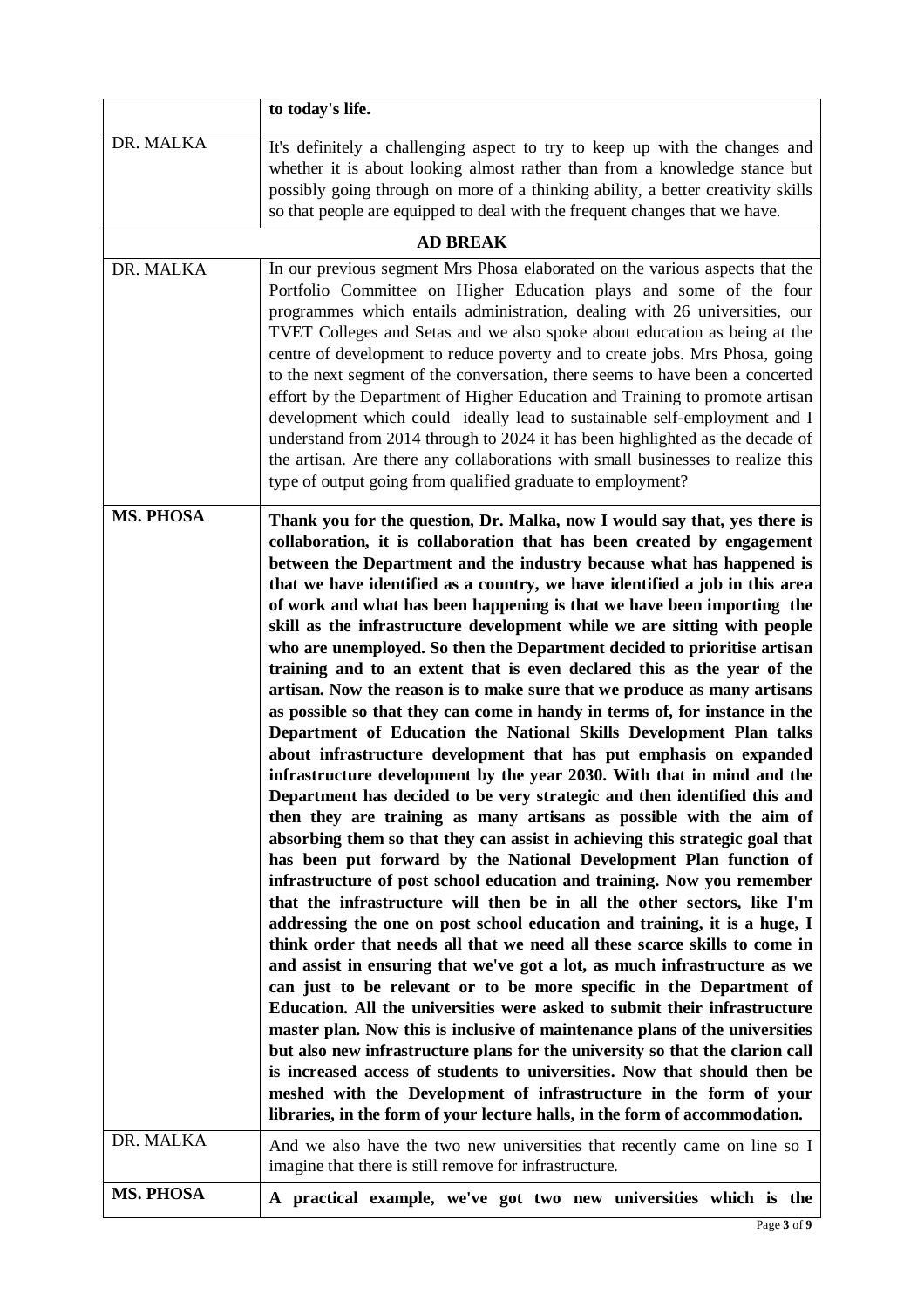|                  | Mpumalanga University and there's one in the Northern Cape which is<br>called the [Sol Plaatje ?] university so these universities already they<br>under construction and there's enrolment that has commenced and this<br>enrolment will be increasing over the years. So besides private sector, the<br>Government itself has, I think a place for all these artisans that are being<br>trained and then added to that it is the industry that the department and<br>government is talking to, in terms of partnership so that they can absorb<br>all the skills that is produced by our TVET colleges. There is a high<br>demand for this skills, that is why it has been prioritised and the budget<br>has been allocated to make sure that we recruit as many as possible<br>because of this very tall order of the developing infra-structure, that's<br>where this country has decided to go into in order to create jobs but also<br>to develop this country. I think there will be of great use so I think we<br>shouldn't terminate, if one was deliberately prioritised after identifying<br>the need for the skill.                                                                                                                                                                                            |
|------------------|----------------------------------------------------------------------------------------------------------------------------------------------------------------------------------------------------------------------------------------------------------------------------------------------------------------------------------------------------------------------------------------------------------------------------------------------------------------------------------------------------------------------------------------------------------------------------------------------------------------------------------------------------------------------------------------------------------------------------------------------------------------------------------------------------------------------------------------------------------------------------------------------------------------------------------------------------------------------------------------------------------------------------------------------------------------------------------------------------------------------------------------------------------------------------------------------------------------------------------------------------------------------------------------------------------------------------|
| DR. MALKA        | I think it's a fantastic initiative because it has multiple benefits, not just from a<br>point of view of developing our infrastructure but it's about providing those<br>opportunities, work environments for the individuals whether it is in the<br>private sector, in industry or in government. And it means that the State doesn't<br>have to rely on importing those skills into the country.                                                                                                                                                                                                                                                                                                                                                                                                                                                                                                                                                                                                                                                                                                                                                                                                                                                                                                                       |
| <b>MS. PHOSA</b> | No, I think they're going to correct, because for now because of the<br>starvation we found ourselves having to import but that has also assisted<br>us to identify the need, the real need and the government is now<br>responding to that need which means that this government indeed does<br>comply with the Constitution because the Constitution prescribes that any<br>government must be responsive to the needs of the people.                                                                                                                                                                                                                                                                                                                                                                                                                                                                                                                                                                                                                                                                                                                                                                                                                                                                                    |
| DR. MALKA        | Staying with our education theme because obviously that is the Portfolio that<br>you're responsible for, technology has transformed the 21st Century's working<br>world. It's opened up new career possibilities for everyone, but women in<br>particular, how do you see the role-out of on-line learning to upscale people?                                                                                                                                                                                                                                                                                                                                                                                                                                                                                                                                                                                                                                                                                                                                                                                                                                                                                                                                                                                              |
| <b>MS. PHOSA</b> | Well<br>usually it is correctly said that ICT, Information and<br>Communications Technology is now, it has become a critical ingredient<br>moving to participation not only in South Africa but also in the globalised<br>world. So I would then make a call to all women to take advantage of this<br>e-learning because this is going to allow women to further their studies<br>without hassles. As you know, women are so multitasked so they will then<br>be able to in the comfort of their own home to be able to study, cutting<br>down on travelling costs and cutting down on book costs, it will assist<br>women to achieve personal and professional goals and they do not have<br>excuses now anymore because of maybe children upbringing and all these<br>other multitasks that we are daily confronted with. I found that it is<br>cheaper and affordable and it is an added advantage to the women and<br>with their multitasking. Now what is also key is that it is accessible, not<br>only to women, to everybody, for instance if it can be introduced in the<br>rural areas, with a massive population, it means we'll be able to bridge the<br>gap of people who are not educated, illiterate people so that we do make<br>the requirement of becoming a MH catered, mental health catered society. |
| DR. MALKA        | And as you said earlier education is at the centre of development, particularly<br>in terms of reducing poverty.                                                                                                                                                                                                                                                                                                                                                                                                                                                                                                                                                                                                                                                                                                                                                                                                                                                                                                                                                                                                                                                                                                                                                                                                           |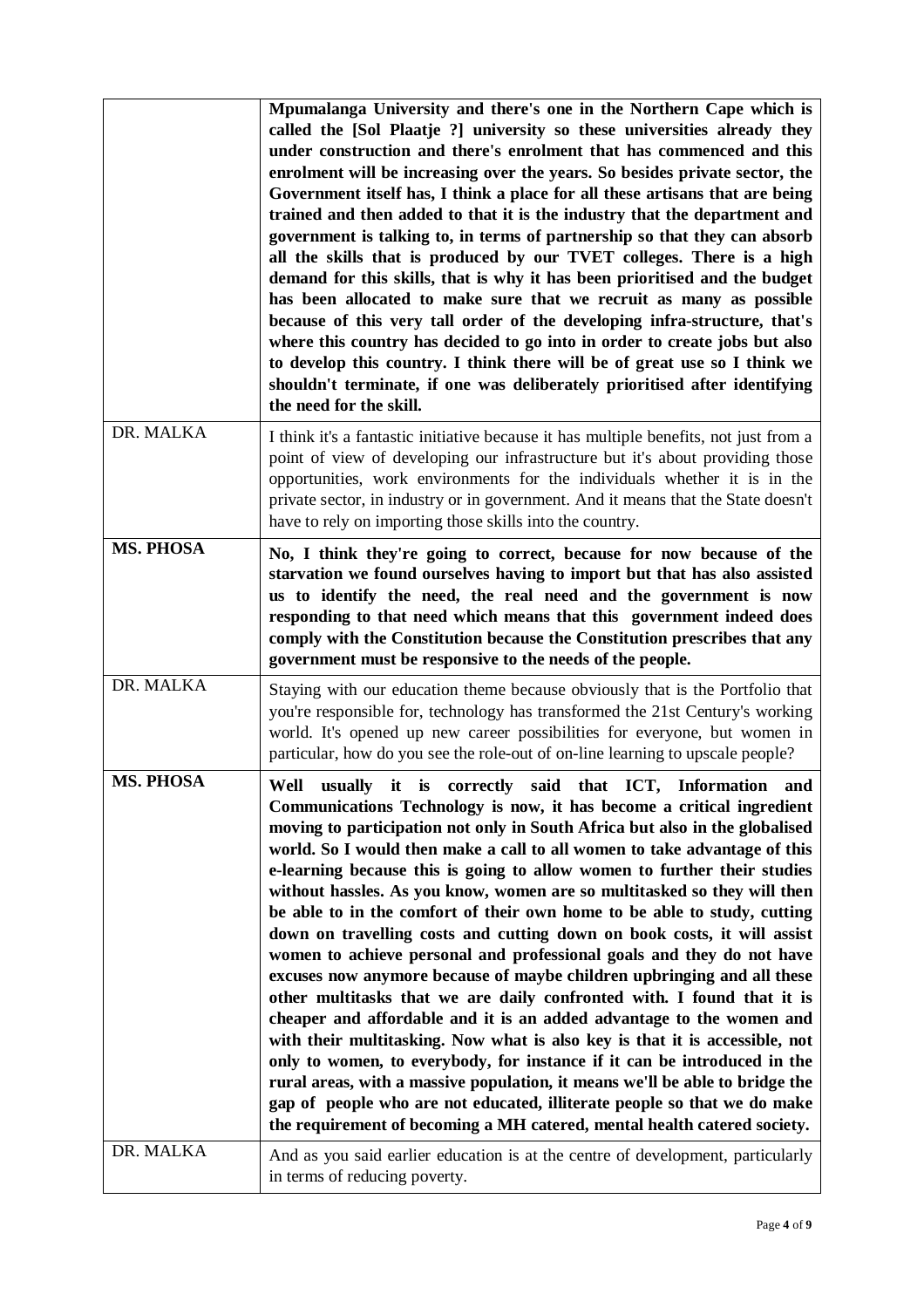| <b>MS. PHOSA</b> | It is at the centre of changing the people's lives into a better and quality<br>life.                                                                                                                                                                                                                                                                                                                                                                                                                                                                                                                                                                                                                                                                                                                                                                                                                                                                                                                                                                                                                                                                                                                                                                                                                                                                                                                                                                                                                                                                                                                                                                                                                                                                                                                                                                                                                                                                                                                         |
|------------------|---------------------------------------------------------------------------------------------------------------------------------------------------------------------------------------------------------------------------------------------------------------------------------------------------------------------------------------------------------------------------------------------------------------------------------------------------------------------------------------------------------------------------------------------------------------------------------------------------------------------------------------------------------------------------------------------------------------------------------------------------------------------------------------------------------------------------------------------------------------------------------------------------------------------------------------------------------------------------------------------------------------------------------------------------------------------------------------------------------------------------------------------------------------------------------------------------------------------------------------------------------------------------------------------------------------------------------------------------------------------------------------------------------------------------------------------------------------------------------------------------------------------------------------------------------------------------------------------------------------------------------------------------------------------------------------------------------------------------------------------------------------------------------------------------------------------------------------------------------------------------------------------------------------------------------------------------------------------------------------------------------------|
| DR. MALKA        | Absolutely, now Mrs. Phosa as someone who sits on the Educational<br>Committee in Parliament, you know that education is a vital tool to empower<br>individuals in society, even basic levels of literacy and numeracy have had<br>profound effects on the wellbeing of women and those benefits range from<br>greater control over fertility rates to reduce child mortality, improved health<br>management and ultimately poverty reduction. According to UNESCO, they<br>claimed that an additional year of schooling creates a 10% increase in earnings.<br>In your opinion, do you think that as a society, we're doing enough to ensure<br>that information and knowledge like this is discussed and preached in every<br>forum possible and passed from our mothers to daughters, especially in<br>underprivileged communities?                                                                                                                                                                                                                                                                                                                                                                                                                                                                                                                                                                                                                                                                                                                                                                                                                                                                                                                                                                                                                                                                                                                                                                        |
| <b>MS. PHOSA</b> | Dr. Malka, I must say that we must commend the Government, let me be<br>specific, the ANC lead Government for their visionary leadership because<br>they have come up with a constituency model that will send<br>Parliamentarians like myself back to their communities of origin because<br>we are based in Cape Town, to their communities of origin to go and do<br>community work. Part of our community work is to disseminate<br>information so  and the MPs put emphasis on innovation so it means<br>from creative thinking we, all members of Parliament, regardless of<br>colour, race or creed are expected to come up with programmes,<br>programmes that we then address, issues of that community of origin<br>where one comes from but also disseminate information so that people are<br>knowledgeable about for instance, policies that are in place and issues that<br>are important for them to know so that they are able to respond to<br>Government issues, they're able to understand their role and play it<br>effectively and efficiently. In the end it must be effective, they must also<br>submit petitions to government on those things that they filled, that<br>they're critical and they really want Government to give those issues<br>attention, they must and they must make submissions, for instance the<br>department they have come up with, they have an Act called Higher<br>Education Act of 1967 and the Department has decided to amend that Act<br>mainly with the aim of improving the Act and making sure that it covers<br>things like your fast track, transformation goals, articulation, meaning<br>recognition by prior learning institutions of Higher Learning so that it<br>does not block people from accessing education at a university level. It is<br>important that we kept academics. Our emphasis should be on skills<br>development because that has the potential of people creating jobs<br>themselves instead of waiting to be employed. |
| DR. MALKA        | And in effect we are moving into the knowledge economy, we're no longer in a<br>manufacturing based element, it is about driving the critical thinking and<br>having those skills to create the jobs.                                                                                                                                                                                                                                                                                                                                                                                                                                                                                                                                                                                                                                                                                                                                                                                                                                                                                                                                                                                                                                                                                                                                                                                                                                                                                                                                                                                                                                                                                                                                                                                                                                                                                                                                                                                                         |
| <b>MS. PHOSA</b> | You create the jobs and then in creating the jobs they will then be<br>employed, you see and then close the job of the unemployed, for instance<br>there is a serious challenge on the unemployed youth, out of school<br>unemployed youth. Even there, there is a need that those youth are<br>constructively kept busy and absorbed so that they can make a meaningful<br>contribution towards the development of the country,<br>and the<br>development of the economy and the youth. And the women, the same                                                                                                                                                                                                                                                                                                                                                                                                                                                                                                                                                                                                                                                                                                                                                                                                                                                                                                                                                                                                                                                                                                                                                                                                                                                                                                                                                                                                                                                                                              |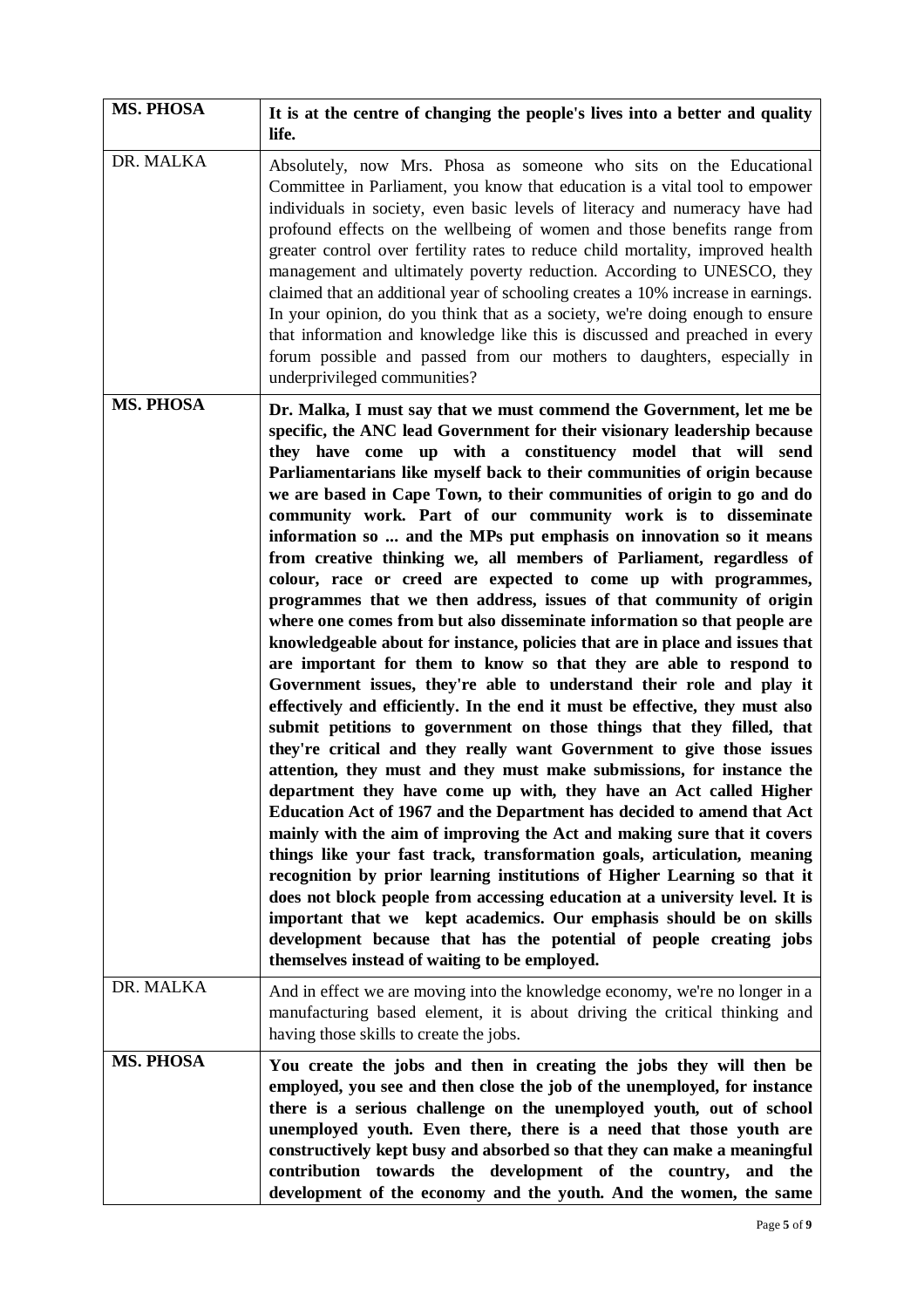|                  | applies to women, so that women can also make a constructive and<br>meaningful contribution towards the development of the country and the<br>development of the economy. And by so doing it we will all be including<br>the disabled, we will all be working towards finding the best solutions for<br>this country and solutions that will take the country to greater heights.                                                                                                                                                                                                                                                                                                                                                                                                                                                                                                                                                                                                                                                                                                                                                                                                                                                                                                                                                                                                                                                                                                                                                                         |
|------------------|-----------------------------------------------------------------------------------------------------------------------------------------------------------------------------------------------------------------------------------------------------------------------------------------------------------------------------------------------------------------------------------------------------------------------------------------------------------------------------------------------------------------------------------------------------------------------------------------------------------------------------------------------------------------------------------------------------------------------------------------------------------------------------------------------------------------------------------------------------------------------------------------------------------------------------------------------------------------------------------------------------------------------------------------------------------------------------------------------------------------------------------------------------------------------------------------------------------------------------------------------------------------------------------------------------------------------------------------------------------------------------------------------------------------------------------------------------------------------------------------------------------------------------------------------------------|
| DR. MALKA        | Thank you for elaborating on the constituency model and also emphasizing the<br>fact that we have got our human assets that are incredibly important to drive<br>the economy forward, irrespective of who they are, whether it's gender,<br>whether it's age, race but they're all critical to making sure that South Africa<br>becomes a success.                                                                                                                                                                                                                                                                                                                                                                                                                                                                                                                                                                                                                                                                                                                                                                                                                                                                                                                                                                                                                                                                                                                                                                                                        |
|                  | <b>AD BREAK</b>                                                                                                                                                                                                                                                                                                                                                                                                                                                                                                                                                                                                                                                                                                                                                                                                                                                                                                                                                                                                                                                                                                                                                                                                                                                                                                                                                                                                                                                                                                                                           |
| DR. MALKA        | In our previous segment Mrs. Phosa highlighted the elements, in terms of how<br>Government, in particular the Department of Higher Education is putting<br>greater emphasis in terms of promoting artisan development from a point of<br>view of both being able to help individuals become economically active and<br>also to reduce the skills scarcity that we're experiencing in the country. We<br>spoke about technology as a revolutionary factor in terms of e-learning helping<br>people to study further and the flexibility of those type of elements as well as<br>some of the constituency models turning to the last segment of our<br>conversation today and going on to more of a personal level, one of the<br>questions that I ask all my guests on this progamme who've made significant<br>achievements in their respective fields is about the factors that they consider to<br>have contributed to their success. Can you tell us what in your opinion have<br>been some of those key drivers that have contributed to your success?                                                                                                                                                                                                                                                                                                                                                                                                                                                                                                |
| <b>MS. PHOSA</b> | Okay, firstly I love working with people, that is also informed by my<br>Christian background of having to serve other people beyond yourself.<br>Now that has influenced me to study Social Work and I studied Social<br>Work for eighteen years. I promise you I have enjoyed my work.                                                                                                                                                                                                                                                                                                                                                                                                                                                                                                                                                                                                                                                                                                                                                                                                                                                                                                                                                                                                                                                                                                                                                                                                                                                                  |
| DR. MALKA        | A whole career in itself.                                                                                                                                                                                                                                                                                                                                                                                                                                                                                                                                                                                                                                                                                                                                                                                                                                                                                                                                                                                                                                                                                                                                                                                                                                                                                                                                                                                                                                                                                                                                 |
| <b>MS. PHOSA</b> | I was a social worker for eighteen years and then my inclination was more<br>on Community Development, Community Work and Community<br>Development because that's where you find challenges and once you rise<br>to the challenge the type of psychological reward that you as a person get<br>outside money, it's money, it's very special that money can't buy. So that is<br>what drives me to want to, you know to work with the people and work as<br>hard as I, but I have a hard working father who was a very good role<br>model to me, during the very difficult days of apartheid my father was<br>one of those who worked hard and was able to get a promotion regardless<br>of the very difficult circumstances in which we found ourselves. He started<br>out as a teacher and then a principal and then an inspector of schools but<br>also the area manager and wherever he went as he got promotion he went<br>with me. So he then became my role model and I have seen what hard<br>work has done. And my father told me that is no grave and there is no<br>substitution for hard work. So the other thing which is my driving force to<br>work is working hard and also achieving. Now by achieving I'm talking<br>about a legacy. There is no way that you can work and you don't leave a<br>legacy. So if you make that one your goal, It doesn't matter how huge the<br>challenge is or it doesn't matter how big the department or the challenge<br>is, as long as you go there and say, I want to leave a legacy, that will drive |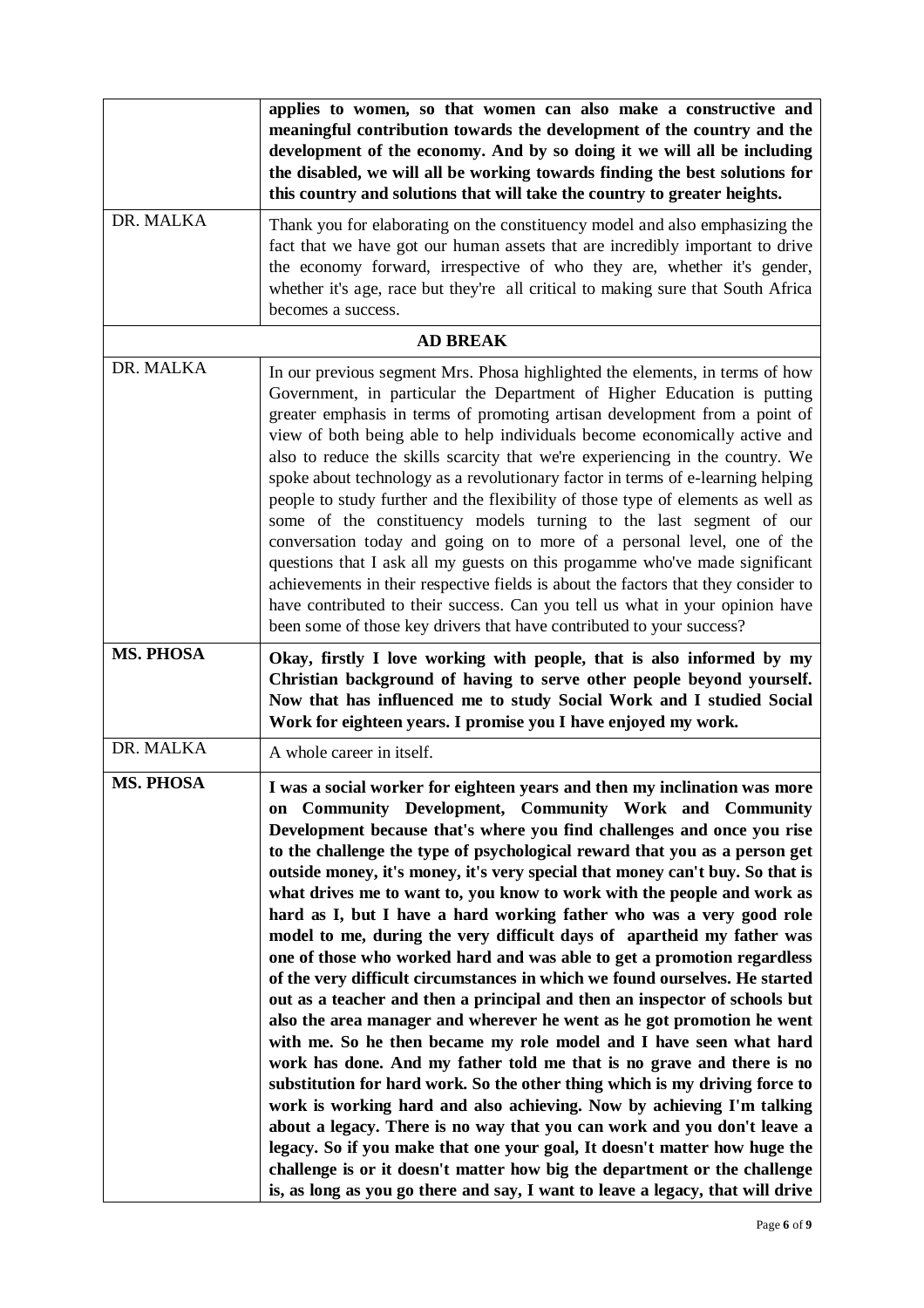|                  | you to want to protect your quick wins in that department so that even if<br>tomorrow you are redeployed at least there is something when you look<br>back you find that you have left behind, that I also got from my father. So<br>you've got to leave a legacy, not good enough for you to work hard and<br>when you look back you can't see what it is that you have left behind for<br>people to tell you and the message from it. So even in my type of work<br>even today in all these departments where I have been, if you want to do<br>the research you can, that has been my policy. As they come in can you<br>identify is what I've got legacy project and then your quick wins just so in<br>case anything happens at least I should have achieved, one, two, three,<br>those are quick wins and then only work hard towards achieving your<br>legacy project. To give you a first hand example, staying in White River<br>it's almost about 365 kilometres away, from an area that I was allocated to<br>because [ ] 365, I thought they had made a mistake on a social level I<br>know.                                                                                                                                                                                                                                                                                                                                                                                                                                                                                                                                                                                                                                                                                                                                                                                                                                                                                                                                                                                                                                                                                 |
|------------------|------------------------------------------------------------------------------------------------------------------------------------------------------------------------------------------------------------------------------------------------------------------------------------------------------------------------------------------------------------------------------------------------------------------------------------------------------------------------------------------------------------------------------------------------------------------------------------------------------------------------------------------------------------------------------------------------------------------------------------------------------------------------------------------------------------------------------------------------------------------------------------------------------------------------------------------------------------------------------------------------------------------------------------------------------------------------------------------------------------------------------------------------------------------------------------------------------------------------------------------------------------------------------------------------------------------------------------------------------------------------------------------------------------------------------------------------------------------------------------------------------------------------------------------------------------------------------------------------------------------------------------------------------------------------------------------------------------------------------------------------------------------------------------------------------------------------------------------------------------------------------------------------------------------------------------------------------------------------------------------------------------------------------------------------------------------------------------------------------------------------------------------------------------------------------------------|
| DR. MALKA        | That's an enormous distance.                                                                                                                                                                                                                                                                                                                                                                                                                                                                                                                                                                                                                                                                                                                                                                                                                                                                                                                                                                                                                                                                                                                                                                                                                                                                                                                                                                                                                                                                                                                                                                                                                                                                                                                                                                                                                                                                                                                                                                                                                                                                                                                                                             |
| <b>MS. PHOSA</b> | That was before I went to Parliament, before I got deployed to National<br>Parliament. I was, in the remember I was in the Provincial Parliament<br>which we call Provincial Legislature. So when I was here, in my last<br>deployment, the last time previous from 2009 to 2014, I was deployed in<br>that area which is 365, I did not have a problem, I had to go there and<br>identify a need, it is an area that has combined three municipalities, it's<br>your Amersfoort, Daggakraal, really rural, Daggakraal, Volkrust,<br>Perdekop. So all of these were brought into one municipality but I was<br>able to go in there and worked with the Ward Councillor and I made the<br>Ward Councillor popular by, you know I would go there, come up with a<br>programme and say to them, for instance say if, say we have build a house<br>because we have succeeded with all those Councillors to build about eight<br>houses from donations, the poorest of the poor, eight and we were able to<br>build two crèches, within the five years. I'm telling you there was no<br>crèche structure at all and within the five years and the passion of wanting<br>to be there or also see people happy, we were abled, not alone working<br>with the leadership that I found there to achieve all those, eight houses,<br>two crèches, centres, we renovated two Liberation Centres because of that<br>very need and also the fact that you don't know where tomorrow you will<br>be so if you work very hard and you achieved all that. And I was not<br>aware that during the elections, then the Mayor calls me of that area to<br>say, do you realise that in this municipality we haven't had protests like<br>because we were visible, we worked together over the counter. We worked<br>together with the City department, those were my extensions whilst I was<br>still in the part I was working then and where I was not able to do even<br>tasks and then go back to check on how these tasks happen, carried out,<br>they put me in that area, I made them very happy and I was very happy to<br>have been sent there because then I had proved to God then I have served. |
| DR. MALKA        | It provides such a meaningful example of contribution and legacy and having<br>that combination between public and participation of the people in the country.                                                                                                                                                                                                                                                                                                                                                                                                                                                                                                                                                                                                                                                                                                                                                                                                                                                                                                                                                                                                                                                                                                                                                                                                                                                                                                                                                                                                                                                                                                                                                                                                                                                                                                                                                                                                                                                                                                                                                                                                                           |
| <b>MS. PHOSA</b> | What's better is in particular to know how to focus, fortunately I attended<br>a lecture that taught me on how to focus because in politics you can be bag<br>weighted you can be detracted. So many things can be used to pull your<br>attention you know from your focus. Now they've got to learn to focus                                                                                                                                                                                                                                                                                                                                                                                                                                                                                                                                                                                                                                                                                                                                                                                                                                                                                                                                                                                                                                                                                                                                                                                                                                                                                                                                                                                                                                                                                                                                                                                                                                                                                                                                                                                                                                                                            |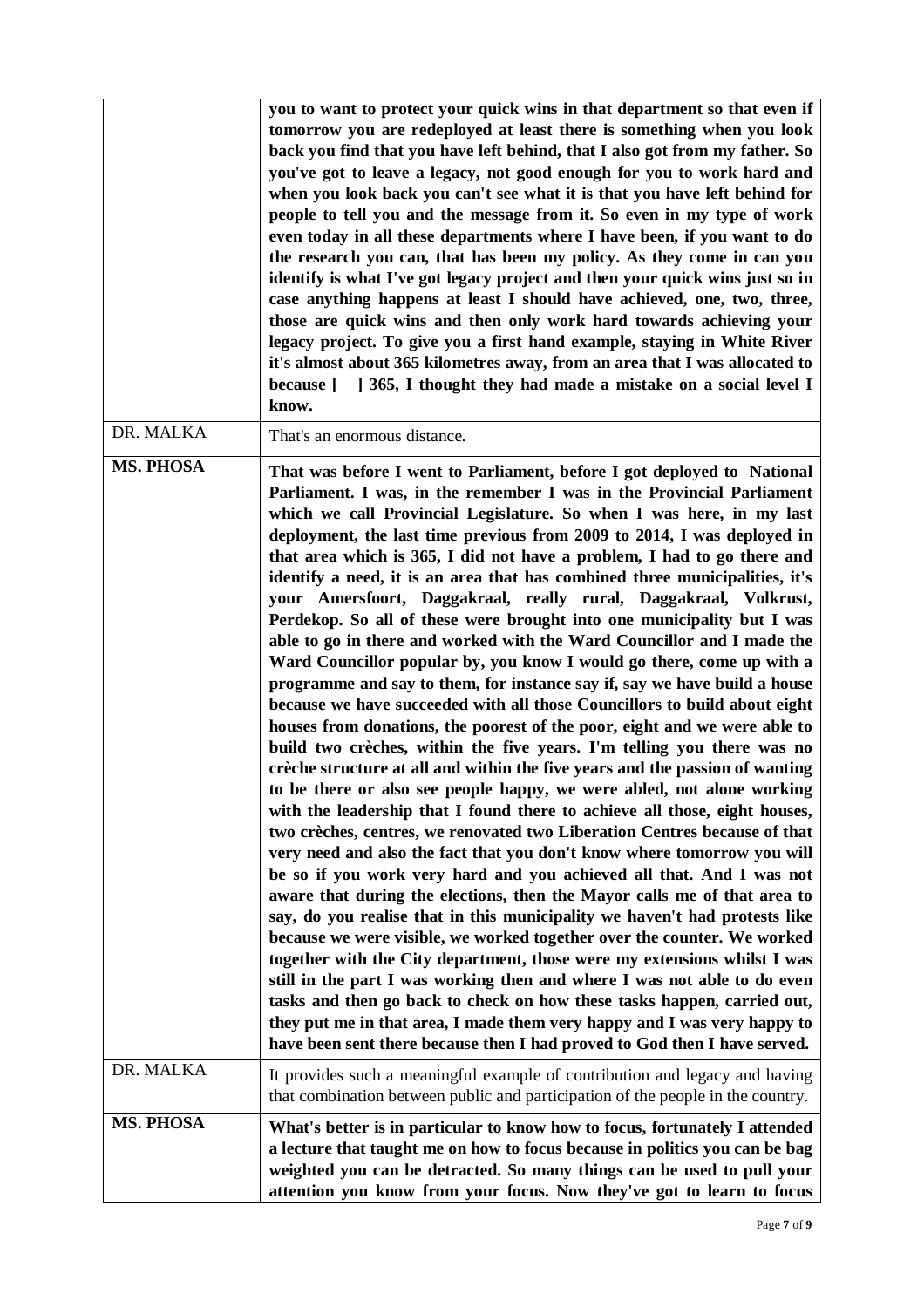|                  | because there will always be problems and this is also one lesson I learnt<br>from my father, if you see a little problem it means you've deviated from<br>your focus. So that's why when you see a problem pulling you out from<br>your goals, you must then say why am I seeing a lot of  and then refocus<br>again, and say, no, no, this is what I'm aware this is where I'm going, the<br>focus is very important, to focus. In politics you can be deviated people<br>can try and destroy all those things but if you know what you want, like<br>for instance I said to you I want to make an identical project, that helped<br>me to say focused, then I worked hard. And I'm telling you many people<br>are not aware because I was not working for people to know what I have<br>done there, I was working for the people in that area to benefit, it's not<br>more about money as I was taught by my husband who says, it's never<br>about us, it is about the people who have been tasked to take care of. I<br>don't think either if God has put people in your hands to work with you<br>should be able to go back to God and say, yes I have spread the challenge,<br>so many people have benefitted from it. and then you get your reward.                                                                                                                                                                                                                                                                                                                                                                                                                                                                                                                                                                                                                                                                                                                                                                                                                                                                                                                                                                             |
|------------------|----------------------------------------------------------------------------------------------------------------------------------------------------------------------------------------------------------------------------------------------------------------------------------------------------------------------------------------------------------------------------------------------------------------------------------------------------------------------------------------------------------------------------------------------------------------------------------------------------------------------------------------------------------------------------------------------------------------------------------------------------------------------------------------------------------------------------------------------------------------------------------------------------------------------------------------------------------------------------------------------------------------------------------------------------------------------------------------------------------------------------------------------------------------------------------------------------------------------------------------------------------------------------------------------------------------------------------------------------------------------------------------------------------------------------------------------------------------------------------------------------------------------------------------------------------------------------------------------------------------------------------------------------------------------------------------------------------------------------------------------------------------------------------------------------------------------------------------------------------------------------------------------------------------------------------------------------------------------------------------------------------------------------------------------------------------------------------------------------------------------------------------------------------------------------------------------------------------------------------------|
| DR. MALKA        | You so right and the community work that you do it seems to live through you<br>not just in terms of your public commitment but it channels through you as a<br>personal passion. Mrs. Phosa, unfortunately we are coming to the end of our<br>discussion today. Can you please share with us, a few words of inspiration that<br>you would like to pass on to women in Africa that are listening to the show.                                                                                                                                                                                                                                                                                                                                                                                                                                                                                                                                                                                                                                                                                                                                                                                                                                                                                                                                                                                                                                                                                                                                                                                                                                                                                                                                                                                                                                                                                                                                                                                                                                                                                                                                                                                                                         |
| <b>MS. PHOSA</b> | Well women, like men have got their inborn capacity to do anything. I<br>think we must not undermine that capacity, then we must not be scared, I<br>have seen men who also are weak who would go into  and take the<br>responsibility and through learning end up knowing how to discharge that<br>responsibility. I think the same with us, in politics you can be allocated<br>any responsibility. Now you go in that believing in yourself and then and<br>you get there what's key is reading and you can get a person who has been<br>there before you just to orientate you about the work that is before you<br>and thereafter you'll read. I mean I'm talking about the information that<br>is on your desks but then also you can then study a course that would have<br>relevance with what you are doing. And you will also enjoy those studies<br>because your assignment will be so practical because you will be writing<br>assignments from what you are doing not something that you have to<br>research, and you know but something that you're doing about the<br>practical side of your family is the one that will give you the marks. That's<br>how I see it so let's be fair, we have what it takes to be a leader and to be<br>honest without challenges as women we will not grow so we must not be<br>scared of challenges and in the moment because we still experience the<br>patriarchal attitude even in the work situation, whereby men would<br>support one another just to try and make you feel dirty. You've got to rise<br>above, that will be a detractor that I heeded to, earlier on, look at it and<br>you see you know it but be focused on your goals in that position and then<br>continue with the goals that is what is going to take you to greater heights,<br>not the, the detractors the detractors would like to see you falling and<br>they'd like to see you developing a complex because they are men and in<br>their very nature would be equal. It is not easy for them to accept to be led<br>by a woman but what is key is, you recognize the capacity that they have<br>and make the best use of it but without losing focus and, without allowing<br>them to make you fail. |